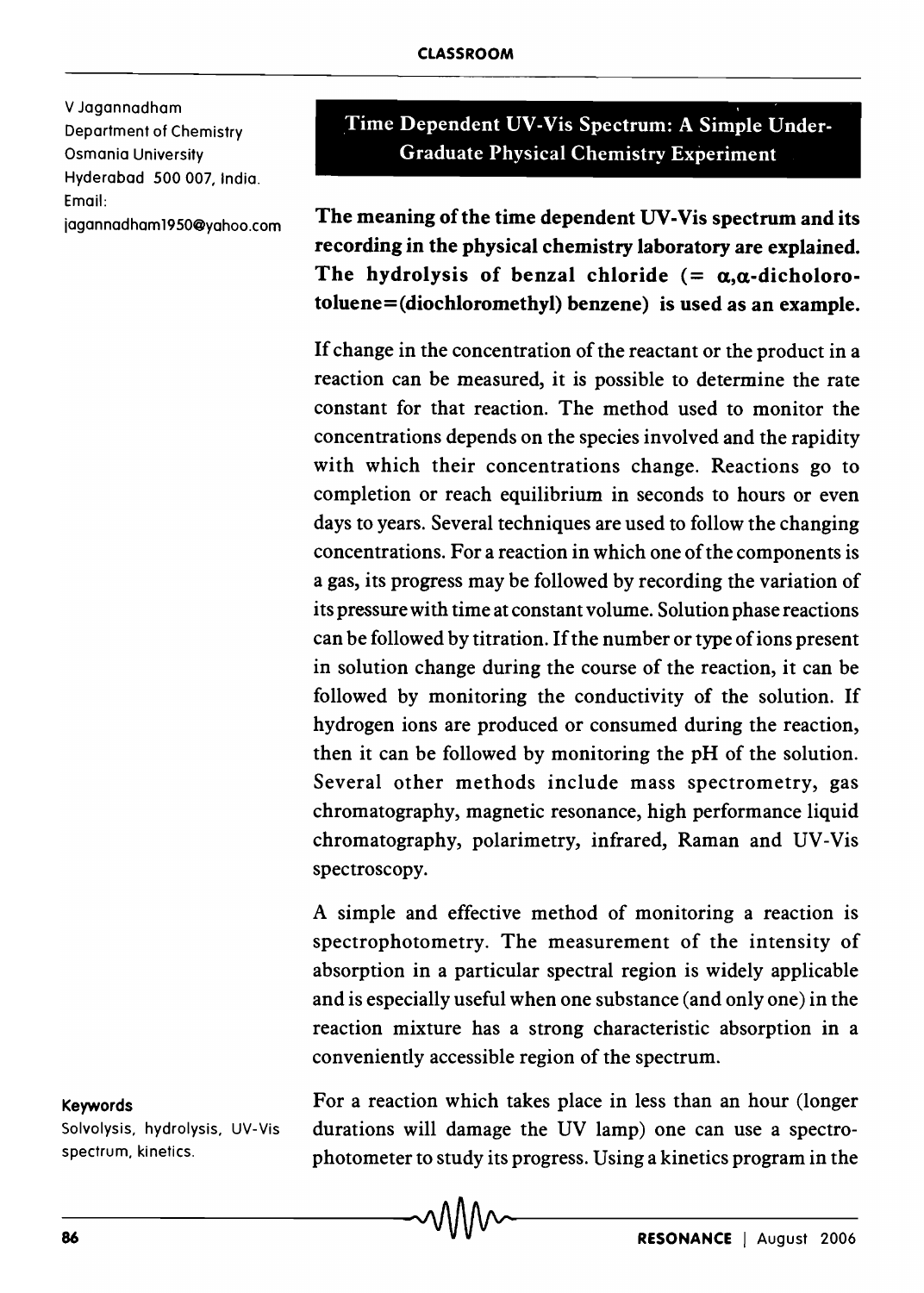

spectrophotometer one can follow the reaction by observing the Scheme 1. change in absorbance with time at  $\lambda_{\text{max}}$  of either the reactant or the product. For this purpose one should have a knowledge of the absorption spectrum of the reactant and the product. This can be achieved by running the time dependent absorption spectrum of the reaction mixture. As an example, the time dependent absorption spectrum of benzal chloride ( $\mathrm{C}_6\mathrm{H}_5\mathrm{CHCl}_2$ ) in water during solvolysis is shown in *Figure* 1. From the first run it is evident that the  $\lambda_{\text{max}}$  of the reactant (C<sub>6</sub>H<sub>5</sub>CHCl<sub>2</sub>) is 221 nm and from the last run  $\lambda_{\text{max}}$  of the product, benzaldehyde, is 248 nm. This is obtained by initiating the reaction of 30  $\mu$ L of 0.01

Figure 1. Time dependent UV-Vis spectrum of benzal chloride in water at 25°C.

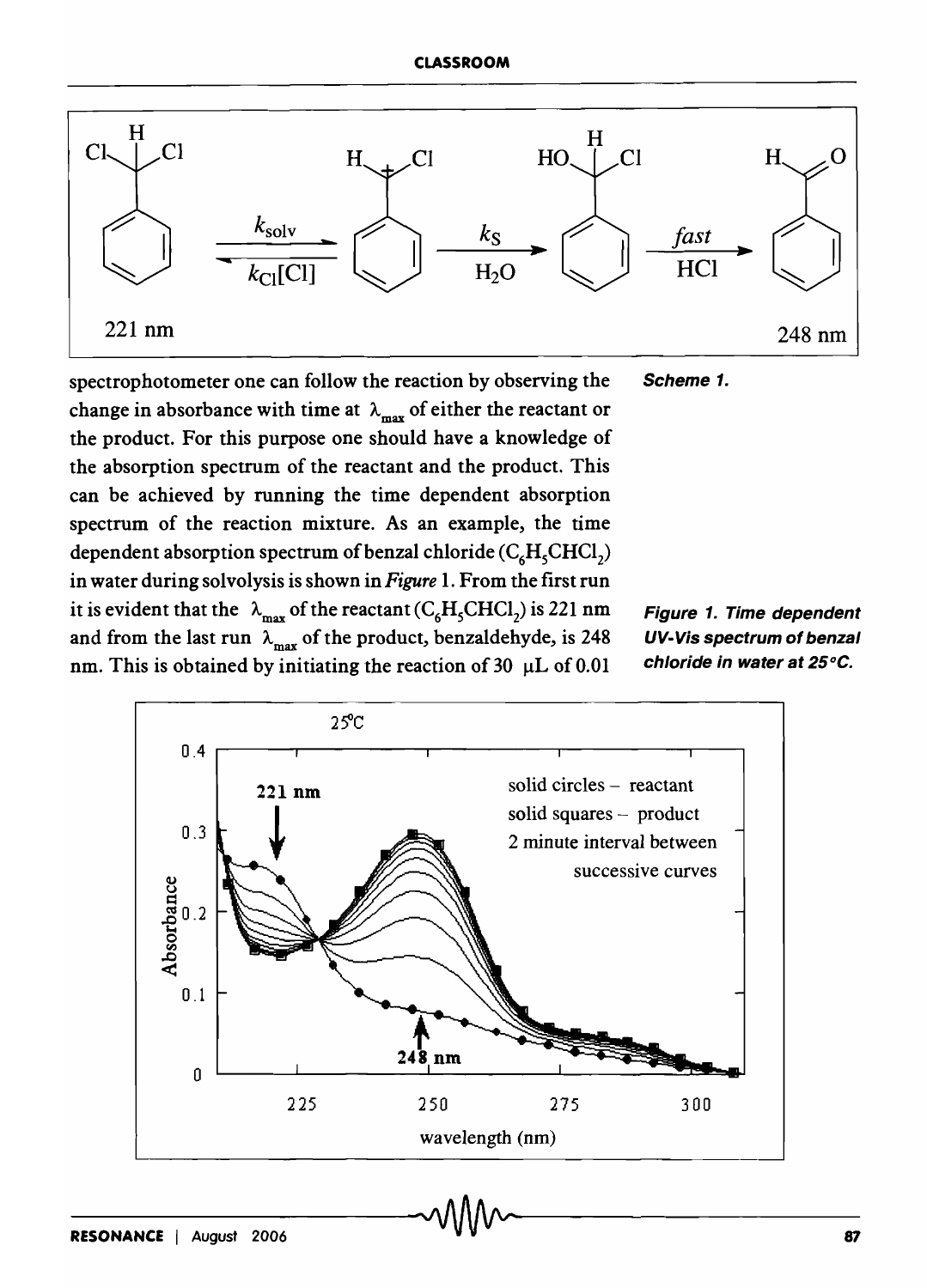molar solution of the substrate in acetonitrile in 3 mL of water in a spectrophotometric quartz cuvette of 3 mL capacity and 1 cm path length, and scanning the wavelength range several times. Here, ten scans of spectra were recorded on a UVIKON 923 model UV -Vis spectrophotometer at 2 minutes interval between successive scans. Obviously, the first scan is that of the reactant and the last one is that of the product. The intermediate scans demonstrate the changes in absorption with time of the reactant and the product. The essential condition for recording the time dependent absorption spectrum is that the difference between  $\lambda_{\text{max}}$  of the product and the reactant must be at least 25 to 30 nm. Otherwise the spectrum obtained will be unclear. Further, it will be an added advantage if the ratio of the molar extinction coefficients of the product and the reactant is  $> 3$ . The spectrophotometer used need not necessarily be the one mentioned here. Any other spectrophotometer having simple automatic recording facility can be used.

Once the  $\lambda_{\text{max}}$  of the reactant and the product are known, the kinetics can be followed at either of the  $\lambda_{\text{max}}$ . *Figure* 2 shows such kinetics curves for benzal chloride-benzaldehyde system. Using KaleidaGraph program (Synergy Software, USA) the rate constants can be calculated choosing a suitable program. Here it was a first order reaction; hence first order fit program was used.

A first order reaction is one which obeys the following differential rate law:

$$
\frac{d[A]}{dt} = -k[A] \, ; \quad \frac{d[P]}{dt} = k[P]
$$

The equations indicate that the concentration of the reactant A (benzal chloride) decreases and the concentration of the product P (benzaldehyde) increases with time. To obtain the concentration of either the reactant or the product at different time intervals the equation has to be integrated between the limits at  $t=0$  when  $[A] = [A]_o$  and  $t = t$  when  $[A] = [A]_o$ . Hence,  $[A] = [A]_o$  exp  $(-kt)$ .

Using the experimental data obtained from the UV-Vis instrment and the following two equations provided in the KaleidaGraph